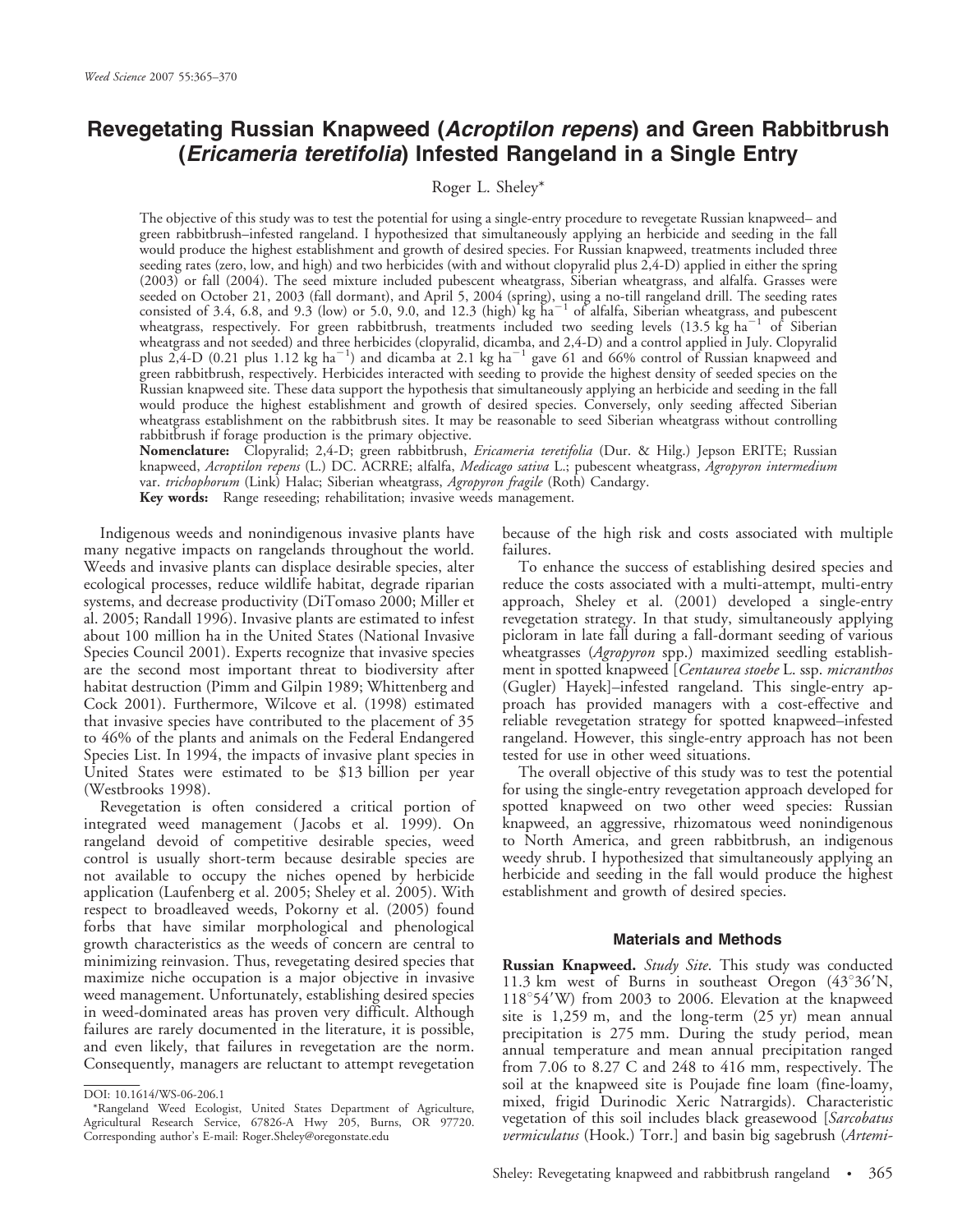sia tridentata Nutt. ssp. tridentata) in the shrub layer with basin wildrye [Leymus cinereus (Scribn. & Merr.) A. Löve], inland saltgrass [Distichlis spicata (L.) Greene], and occasionally, sandbergs bluegrass (Poa secunda J. Pres.). At the beginning of the study, this site was completely dominated by Russian knapweed.

Procedures and Experimental Design. Treatments included three seeding rates and two herbicides (with and without) applied in either the spring (2003) or fall (2004). This 3 by 2 by 2 experiment was replicated four times in a randomized complete-block design. The seed mixture included 'Luna' pubescent wheatgrass, 'Vavilov' Siberian wheatgrass, and 'Ladak' alfalfa. Grasses were seeded on October 21, 2003 (fall dormant) and April 5, 2004 (spring) using a no-till rangeland drill. The low seeding rate consisted of 3.4, 6.8, and 9.3 kg  $ha^{-1}$  of alfalfa, Siberian wheatgrass, and pubescent wheatgrass, respectively. The high rate seeding rate was 5.0, 9.0, and  $12.3$  kg ha<sup>-1</sup> of alfalfa, Siberian wheatgrass, and pubescent wheatgrass, respectively. Grasses were seeded to a depth of 4 mm, and alfalfa seeds were allowed to flow onto the soil surface behind the disk but before being packed with a pipe pulled directly over the drill row. Plots were 5 m wide and 10 m long.

In addition to a nonseeded control, the herbicide treatment was clopyralid plus 2,4-D applied at 0.21 kg ai  $\mathrm{ha}^{-1}$  plus 1.12  $\text{kg}$  ai ha<sup>-1</sup>. Herbicides were applied in the same process as seeding using a front-mounted spray applicator calibrated to deliver a total volume of  $310 \text{ L} \text{ ha}^{-1}$ .

Green Rabbitbrush. Study Site. This study was conducted on two sites located about 11 km southwest of French Glen in southeast Oregon (42°43'48"N, 119°5'24"W) between 2004 and 2006. Elevation at the French Glen site is 1,392 m, and the long-term (57 yr) mean annual precipitation is 299 mm. The French Glen soil is an Enko coarse loam (course-loamy, mixed, mesic Durinodic Xeric Haplocambids). Study sites differed because site 1 had been brushbeat in prior years, whereas site 2 had been burned in a prior year. Characteristic vegetation consisted of basin big sagebrush in the shrub layer growing in association with Thurber's needlegrass [Achnatherum thurberianum (Piper) Barkworth], bottlebrush squirreltail [*Elymus elymoides* (Raf.) Swezey ssp. elymoides], and Indian ricegrass [Achnatherum hymenoides (Roemer & J.A. Schultes) Barkworth]. At the beginning of this study, green rabbitbrush dominated both sites with only an occasional (1% cover) sagebrush plant. At both sites, crested wheatgrass was present but in very low abundance  $(< 0.1$ plant  $m^{-2}$ ).

Procedures and Experimental Design. Treatments included two seeding levels (seeded and not seeded) and three herbicides or herbicide combinations and a control. Each herbicide or herbicide combination was applied alone and in combination with seeding in July of 2004. Seeding was also conducted without an herbicide. In plots that included seeding, Siberian wheatgrass was no-till drilled at 13.5 kg ha $^{-1}$  using the same rangeland drill and sprayer as above. Herbicides consisted of  $2,4$ -D ester applied at 2.1 kg ha<sup>-1</sup>, dicamba at 2.1 kg ai ha<sup>-1</sup>, or clopyralid at 0.42 kg ha<sup>-1</sup>. Herbicides were applied in the same process as seeding using a front-mounted spray applicators calibrated to deliver a total volume of  $310$  L ha<sup>-1</sup>. Plots were 5 by 10 m.

**Sampling.** Each experiment was sampled at peak standing crop (July) in 2005 and 2006. Density of the seeded species and Russian knapweed was determined by counting the number of plants in three randomly placed 20 by 50-cm frames in each plot. Biomass was determined by clipping plants to ground level. Plants were separated by species, dried (60 C, 48 h), and weighed. In 2005, cover of rabbitbrush was estimated visually for the entire plot, but density was not estimated that year. In 2006, cover and density of this species were measured along three randomly located 10-m transects in each plot using the line–intercept method.

Analysis. Russian Knapweed. Initially, data were pooled and tested for homogeneity of variances. This test indicated that data met the assumption for ANOVA. ANOVA was used to determine the effects of seeding rate, herbicide application, and their interaction on the density and biomass of Russian knapweed and the density and biomass of each seeded species. Data were analyzed as a split-split plot in time, which is a repeated measure when 2 yr and two seasons are involved (Peterson 1985). The model included season, year, seeding rate, herbicide, and their factorial combinations. Year, and interactions including year, were tested using the replication by season by seeding rate by herbicide interaction as the error term. Season, and interactions including season, were tested using replication by year by seeding rate by herbicide interaction as the error term. Other main effects and interactions were tested using the error mean square from the overall model. ANOVA P values from  $F$  tests are presented, and individual means were compared using an LSD test at the 5% level of confidence when P values were significant at the 5% level (Peterson 1985). Data presented in Figures 1–5 are averaged over factors that were not significant and did not interact.

Green Rabbitbrush. After meeting the assumption of homogeneity of variance, data were analyzed to determine the effects of seeding combined with each herbicide on cheatgrass, and crested wheatgrass density and biomass. Data were analyzed as a split plot in time with an incomplete factorial arrangement. The model included year, seeding alone, and combinations of each herbicide and seeding. Year, and interactions including year, were tested using the replication by seeding by herbicide interaction as the error term. Other main effects and interactions were tested using the error mean square from the overall model. Treatment effects on rabbitbrush cover and density were tested using same procedures as described above. The exceptions were that year effect on brush density and cover was not compared because density was not collected in 2005 and cover was collected using two differing techniques each year. ANOVA P values from F tests are presented, and individual means were compared using an LSD test at the 5% level of confidence when P values were significant at the 5% level (Peterson 1985).

## **Results**

Russian Knapweed Study. Russian knapweed density was reduced from 125 to about 100 plants  $m^{-2}$  (SE = 10.0) by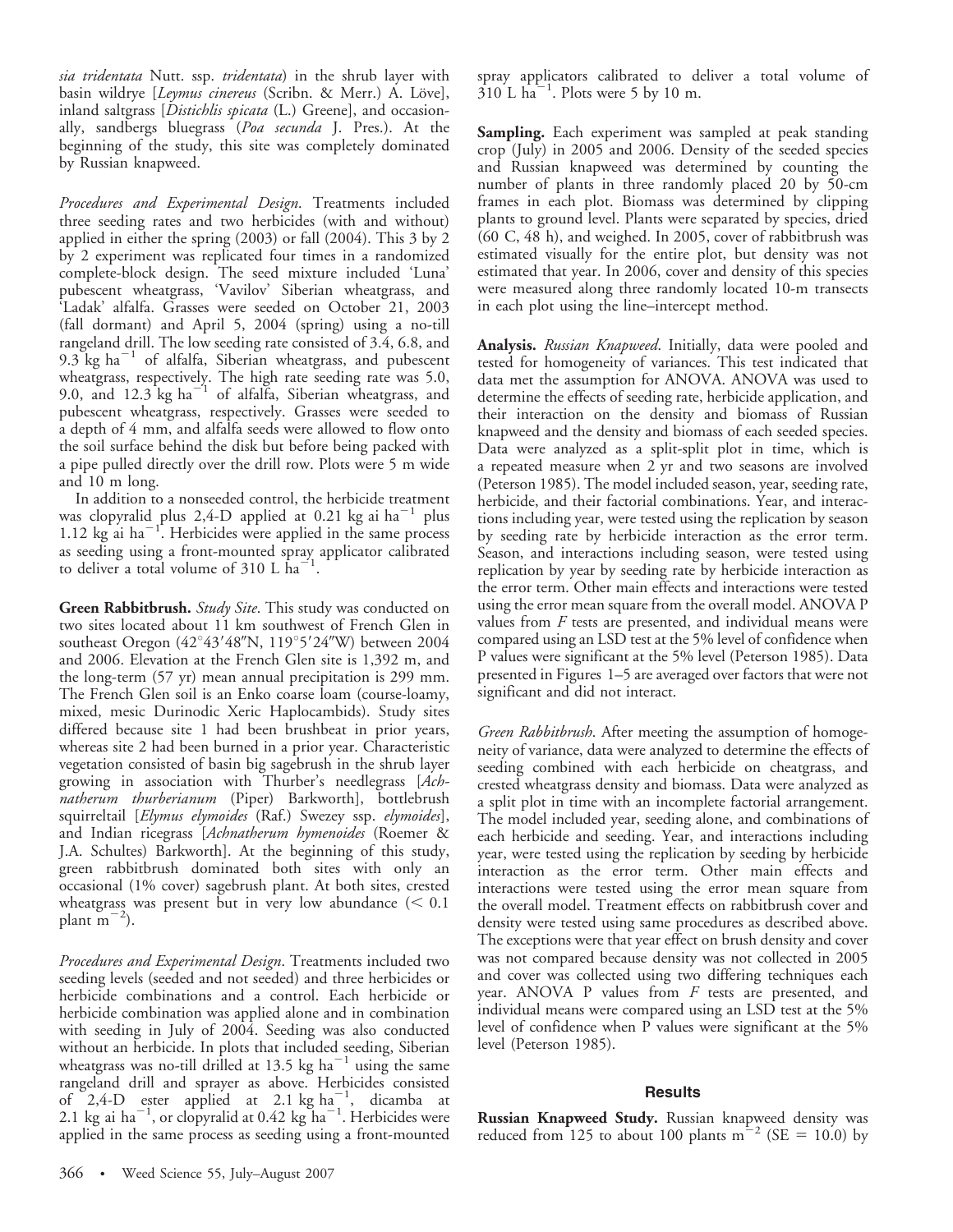

Figure 1. Effects of clopyralid plus 2,4-D (sprayed) and season of spraying and seeding on Siberian wheatgrass density. Data are averaged over factors that were not significant and did not interact.

clopyralid plus  $2,4-D$  (P = 0.01). By 2006, Russian knapweed biomass was reduced from  $124$  (SE = 27.8) to 48 (SE = 4.5: P = 0.03) g m<sup>-2</sup> regardless of season of application. No effects of seeding on Russian knapweed were detected at  $P \leq 0.05$ .

Siberian Wheatgrass. In 2005, the mean density of Siberian wheatgrass was  $72$  plants m<sup>-2</sup> (SE = 18.1), and its density had increased to 154 plants m<sup>-2</sup> (SE = 30.8; P = 0.04;) in 2006. In addition, increasing the seeding rate from low to high increased Siberian wheatgrass density from 129 (SE  $=$ 32.2) to 154 (SE = 24.6; P = 0.002) plants m<sup>-2</sup>.

The influence of clopyralid on Siberian wheatgrass density depended upon the season in which the treatments were applied (Figure 1). Across seeding rates, seeding in the spring without applying the herbicides produced the highest density of Siberian wheatgrass. Applying clopyralid plus 2,4-D reduced Siberian wheatgrass density to almost zero when applied in the spring. Combining the herbicides with a fall seeding produced about one-third the density of Siberian wheatgrass than seeding in the spring without applying the chemicals. Siberian wheatgrass biomass was 21.3 g  $m^{-2}$  (SE =



Figure 2. Effects of clopyralid plus 2,4-D (sprayed) and season of spraying and seeding on intermediate wheatgrass density. Data are averaged over factors that were not significant and did not interact.



Figure 3. Effects of seeding rate and season of spraying and seeding on pubescent wheatgrass density in (a) 2005 and (b) 2006. Data are averaged over factors that were not significant and did not interact.

7.9) where plots were not sprayed with the herbicide, and application of the chemicals increased it biomass ( $P = 0.04$ ) to  $63.2 \text{ g m}^{-2}$  (SE = 33.6).

Pubescent Wheatgrass. Across seeding rates, seeding in the fall produced about three times higher density of pubescent wheatgrass than seeding in the spring (Figure 2). Applying clopyralid plus 2,4-D in the fall produced the highest density of pubescent wheatgrass, which was about 70 plants  $m^{-2}$ .

The effects of seeding rate on pubescent wheatgrass depended upon the year after treatments were applied (Figure 3). In 2005, seeding at the low rate in the fall produced higher densities of pubescent wheatgrass than seeding in the spring or seeding at the high rate in the fall. By 2006, seeding at the high rate in the fall produced the highest pubescent wheatgrass density, which was about six times higher than any other rate by season combination.

The effect of clopyralid plus 2,4-D on pubescent wheatgrass biomass depended on the rate of seeding (Figure 4). At the low seeding rate, no establishment occurred in plots that were not simultaneously sprayed with herbicides. In addition, applying the herbicides at the lowest seeding rate produced the highest biomass of pubescent wheatgrass.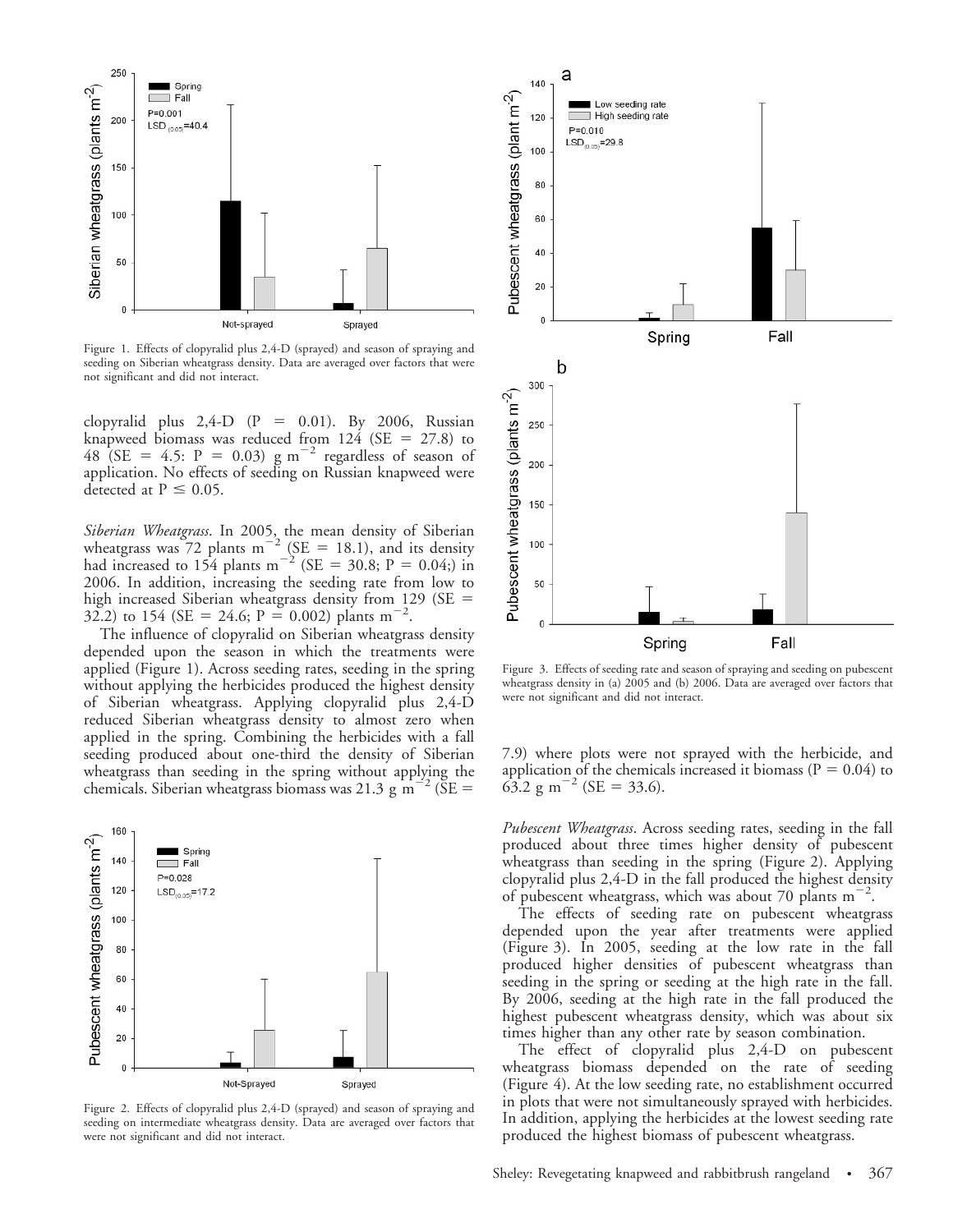

Figure 4. Effects of clopyralid plus 2,4-D (sprayed) and seeding rate on pubescent wheatgrass biomass. Data are averaged over factors that were not significant and did not interact.

Alfalfa. The density of alfalfa depended upon the season of treatment application and year (Figure 5a). In 2005, plots seeded in the fall had about 8 alfalfa plants  $m^{-2}$ , which was about five more than those seeded in the spring. In 2006, plots seeded in the spring had the highest density of alfalfa. The interaction between herbicides and year determined alfalfa biomass (Figure 5b). Alfalfa biomass was highest  $(7.5 \text{ g m}^{-2})$  in 2005 where no herbicides were applied, which was over twice that produced by any other treatment combination.

Green Rabbitbrush Study. Undesirable species. In 2005, rabbitbrush cover differed between sites ( $P = 0.03$ ). Site 1 had 7.3% ( $SE = 2.4$ ) cover of rabbitbrush, whereas the other had about 14.6% ( $SE = 2.4$ ) cover of rabbitbrush, regardless of treatments. By 2006, each herbicide reduced rabbitbrush below that of the control (Figure 6). Dicamba produced the lowest rabbitbrush percentage of cover that year.

Cheatgrass was unaffected by any treatment in 2005 ( $P >$ 0.05). In 2006, cheatgrass density was affected by herbicides  $(P = 0.001)$  and seeding  $(P = 0.004)$ . The untreated control plots, plots treated with 2,4-D, and those treated with clopyralid had 199, 279, and 297 cheatgrass plants  $m^{-2}$  (SE  $=$  33; LSD  $=$  112), respectively. Dicamba increased cheatgrass density to 382 plants  $m^{-2}$  that year. Seeded plots had about 241 cheatgrass plants  $m^{-2}$ , whereas those plots not seeded had an average of 338 cheatgrass plants  $m^{-2}$  in 2006.

Crested Wheatgrass. In 2005, crested wheatgrass density (9 vs. 28 plants  $\sin^{-2}$ ; SE = 4.5, P = 0.003) and biomass (4 vs. 13 g m<sup>-2</sup>; SE = 2.6, P = 0.01) was higher on one site that was not brushbeat before this study. In 2006, the effects of seeding crested wheatgrass on its density also depended on site (Figure 7). At both sites, seeding increased the number of tillers of crested wheatgrass, but the increase was higher at the site that was brushbeat. Across all treatments, the biomass of crested wheatgrass was 13 g m<sup>-2</sup> (SE = 2.0) in seeded plots and 5 g m<sup>2</sup> (SE = 2.1) in plots not seeded (P = 0.01).



Figure 5. (a) Effects of season of spraying and seeding on alfalfa density in 2005 and 2006. (b) Effects of clopyralid plus 2,4-D (sprayed) on alfalfa biomass. Data are averaged over factors that were not significant and did not interact.

#### **Discussion**

Although revegetation of invasive weed infested rangeland has been shown to minimize reinvasion (Carpinelli et al. 2004; Sheley and Carpinelli 2006), managers are reluctant to attempt it because the costly multi-attempt, multiple-entry approaches used often fail to establish an adequate stand. Single-entry revegetation that simultaneously applies herbicides, creates a furrow, places seeds into the furrow, and covers the seeds with soil has been useful for revegetating spotted knapweed infested rangeland (Sheley et al. 2001). In this study, the single-entry system was effective in revegetating area dominated by either Russian knapweed or green rabbitbrush.

Russian Knapweed. Clopyralid, sometimes with 2,4-D, is the most commonly used herbicide treatment for Russian knapweed (Sheley and Petroff 1999). Whitson et al. (1991) achieved greater than 95% control of Russian knapweed using  $0.25$  kg ha<sup>-1</sup> of clopyralid, and Laufenberg et al. (2005) reduced Russian knapweed from 125 to  $25 \text{ g m}^{-2}$  using relatively low rates of clopyralid  $(0.08 \text{ kg ha}^{-1})^{\circ}$  plus 2,4-D  $(0.42 \text{ kg ha}^{-1})$ , regardless of timing of application. On the contrary, Benz et al. (1999) found that clopyralid plus 2,4-D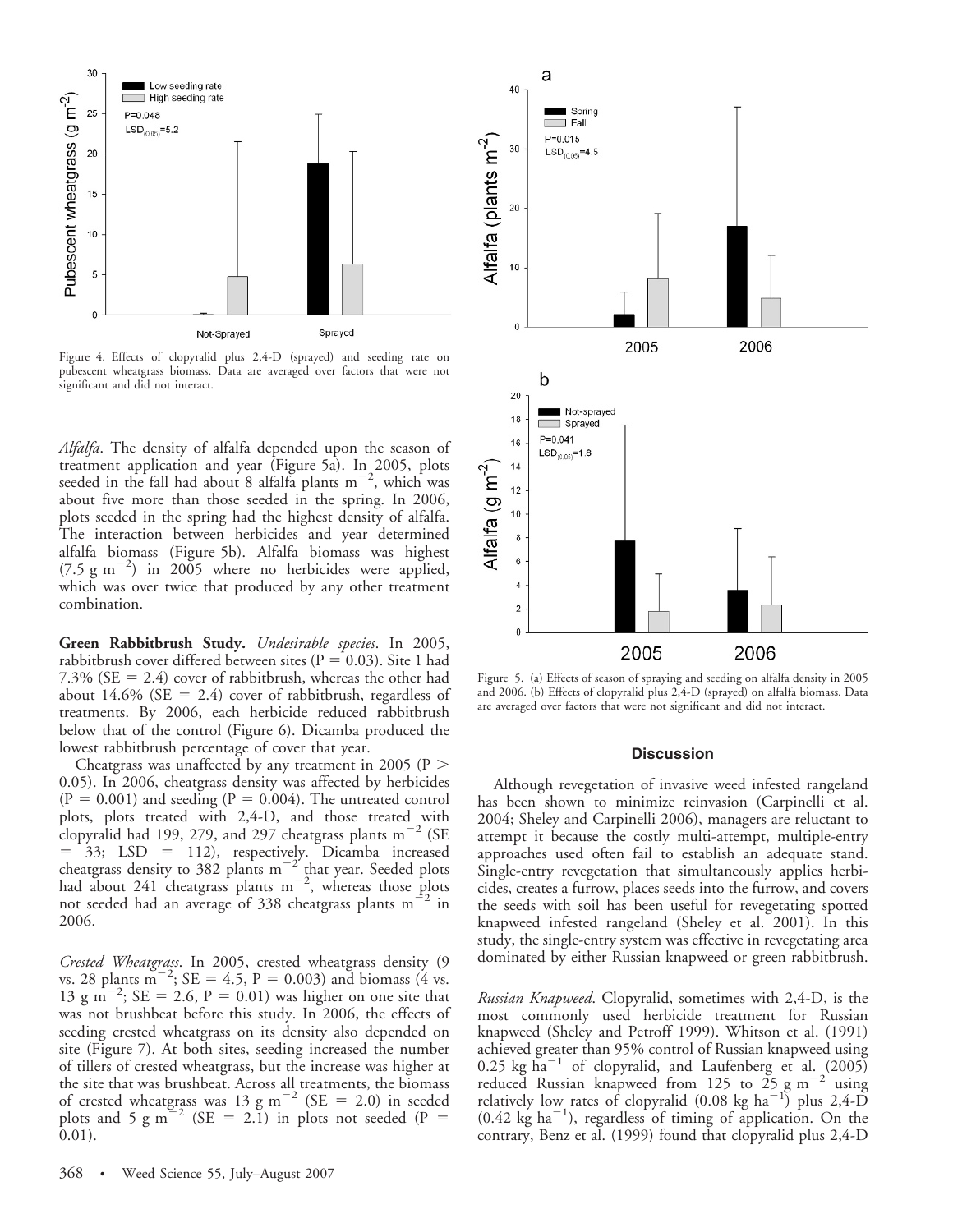

only provided 7% control applied at rates of 0.3 kg  $ha^{-1}$ (clopyralid) and 1.1 kg/ha (2,4-D) in November. I achieved about 61% control across treatments. Apparently, Russian knapweed control using clopyralid and 2,4-D is highly variable, most likely because of its rhizomatous root system, weather condition, and physiological condition of the plants. Although Benz et al. (1999) seeding grasses combined with applying these herbicides increased Russian knapweed control from 7% to between 66 and 93%, seeding did not increase the level of control in this study. I believe that these stands are too early in their establishment to exert much pressure on the weed.

Siberian wheatgrass is a form of crested wheatgrass that has been reported to establish and grow faster in harsher conditions than 'Nordan' and other varieties of this group of grasses (Asay et al. 1995). A study aimed at determining the influence of various rates and times of application on several wheatgrass species show Nordan crested wheatgrass to be very tolerant to higher rates of clopyralid than used in this study (Sheley et al. 2002). Similarly, 2,4-D had no effect on crested wheatgrass (applied before and after germination in either spring or fall conditions) (Klomp and Hull 1968). In this study, the Vavilov form of crested wheatgrass was reduced by a combination of clopyralid plus 2,4-D. In fact, the highest establishment of this grass occurred without herbicide application and, thus, in the presence of Russian knapweed.

Luna pubescent wheatgrass has been identified as a useful grass for seeding into rangeland infested with invasive weeds (Ferrell et al. 1993; Sheley et al. 2001). With this grass, I found evidence that simultaneously applying an herbicide and seeding in the fall would produce the highest establishment of desired species. Luna pubescent wheatgrass density was about six times greater than any other species but only where it was seeded at the highest rate and herbicides were applied. However, this high density resulted in lower biomass of this wheatgrass, most likely because intraspecific interference became intense, similar to that found by for intermediate wheatgrass [Thinopyrum intermedium (Host) Barkworth & D.R. Dewey] when seeding high densities with spotted knapweed (Velagala et al. 1997).

Including alfalfa in stands of crested wheatgrass and intermediate wheatgrass substantially improved the resistance of the plant community to invasion by spotted knapweed



Figure 6. Effects of seeding Siberian wheatgrass on its density. Figure 7. Effects of herbicides on the percent cover of green rabbitbrush.

(Carpinelli et al. 2004). Because alfalfa is susceptible to most broadleaved herbicides (William et al. 2006), I expected that it would not establish well, if at all, where clopyralid plus 2,4- D were applied. Not surprisingly, the highest density of alfalfa occurred in plots that were not sprayed. It was promising that there were 3.5 alfalfa plants  $m^{-2}$  in plots that received the herbicides. Establishing and maintaining plants that occupy multiple niches may provide some invasion resistance, even at these low densities (Pokorny et al. 2005).

Green Rabbitbrush. In other studies, 2,4-D, dicamba, and clopyralid have provided 80% or more control of rabbitbrush (Cluff et al. 1983; Mohan 1973; Whisenant 1988). Achieving this level of control requires applying herbicides when plants are actively growing, usually indicated by 6 to 10 cm of new leader growth (Hyder et al. 1958; Mohan 1973). It has also been suggested that soil moisture should be high enough to allow rapid growth (Mohan 1973). In this study, herbicide application and seeding were conducted in July, which appeared late in the growing season for greater than 66% control. Soil moisture conditions were likely lower than that needed for continued active growth by rabbitbrush.

My data did not support the hypothesis that simultaneously applying an herbicide and seeding in the fall would produce the highest establishment and growth of desired species. Seeding alone increased crested wheatgrass, but controlling rabbitbrush did not enhance the establishment of this grass. It is possible that 66% control of rabbitbrush is inadequate to convey a benefit to crested wheatgrass. Among the several studies aimed at controlling rabbitbrush (Cluff et al. 1983; Mohan 1973; Whisenant 1988), only Evans and Young (1975) report an increase in grass biomass. In that case, needle and thread grass accounted for all of the increase, whereas other grasses were unaffected. Frischknecht (1963) compared the effects of removing big sagebrush and rubber rabbitbrush (Chrysothamnus nauseosus L.) on grass yields. He found removal of big sagebrush increased grass yield by about 20%, but removal of rabbitbrush had no effect on grasses. It is possible that, like crested wheatgrass, Siberian wheatgrass and rabbitbrush do not compete directly. It may be reasonable to seed crested wheatgrass without controlling rabbitbrush if forage production is the primary objective.